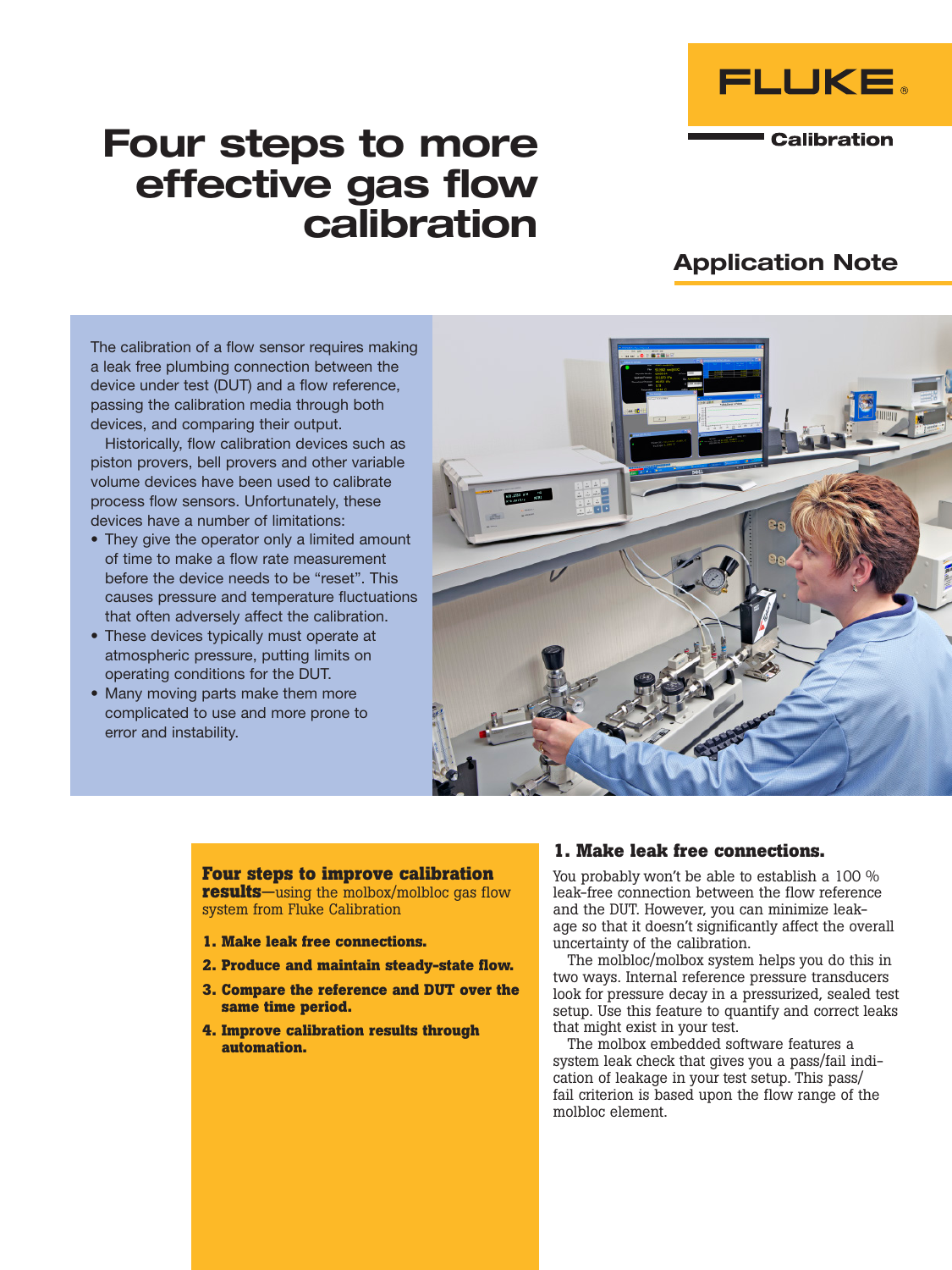

## Tech tip

Use the molbox System Leak Check function in order to ensure your plumbing system is leak free and ready to perform calibration.

#### **2. Produce and maintain steady-state flow.**

Since the flow rate of the reference and the DUT are compared in real time during the calibration process, it is important that the system flow rate does not vary with time. Flow rate changes at one location in the plumbing system may not be reflected in other parts of the system.

Minimize the amount of volume between the reference and DUT, particularly for low flow rate calibration work (less than 1 slm). This volume, often referred to as inventory volume, should be less than the flow rate volume. For example, when calibrating a 10 sccm DUT, the inventory volume should be kept below 10 cubic centimeters.

Because gases are highly compressible, changes in temperature within the system will cause changes in gas density within this volume, which in turn affect the rate at which gas is flowing between the two devices. The molbox/molbloc system measures and accounts for these changes.

Temperature and pressure measurements of the DUT must reflect actual conditions of the DUT, and can be adversely affected by restrictions in the system when these measurements are taken remotely from the DUT. The larger this volume is, the greater error it will cause. Also, the more stable the ambient conditions are, the less error will result.

In addition, if the pressure changes across a restriction, flow rate through the system also changes. This adversely affects the calibration process. You can avoid this problem by using high quality regulators to set pressure on the flow system. Isolating the test setup from external influences can also help. Using a flow calibration system such as molbloc/molbox, which does not change the pressure and temperature operating conditions of the test system during calibration, is the best insurance for achieving proper results.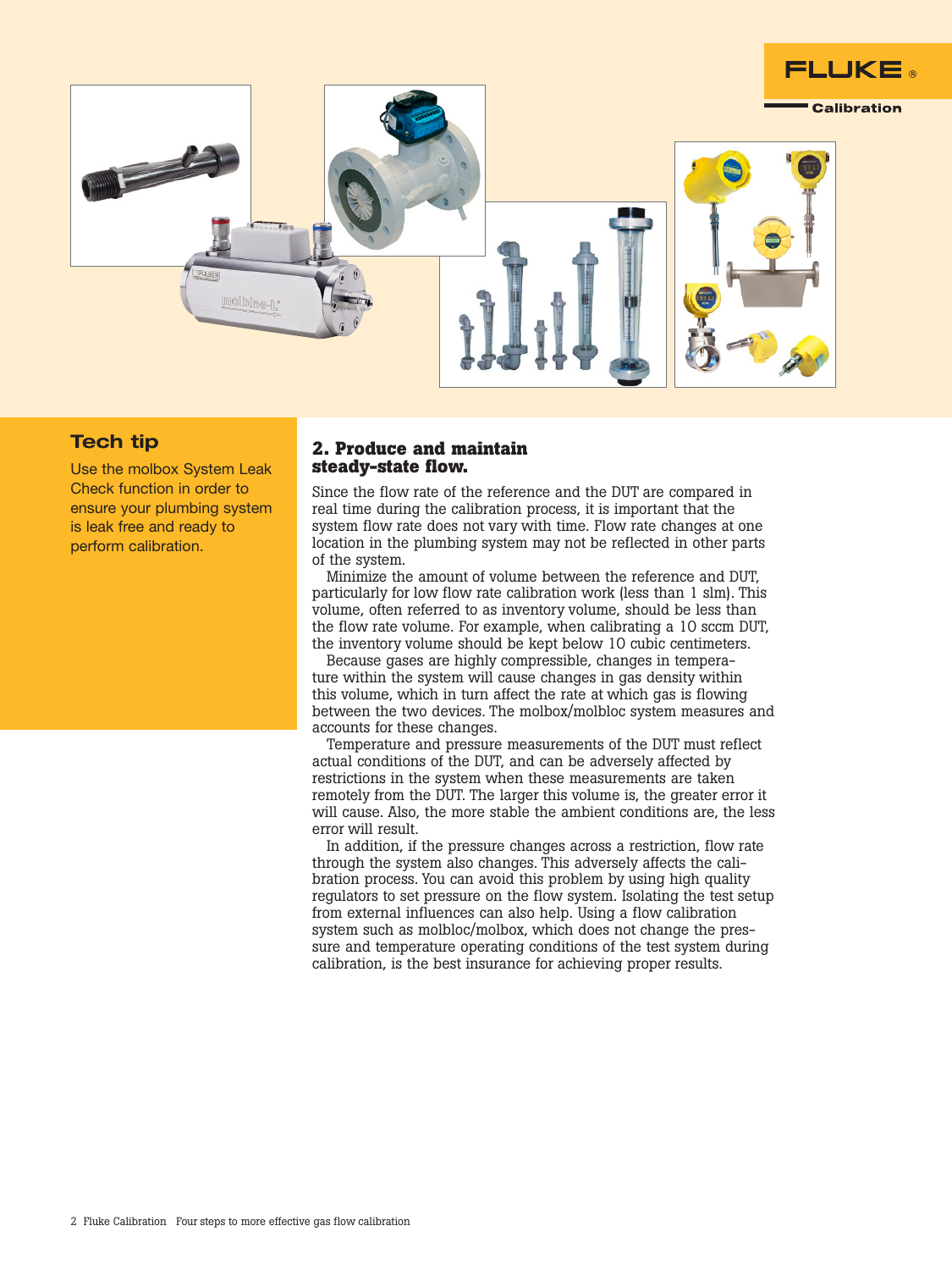







erroneous average flow.

# Tech tip

The operator can enter a stability setting (typically 0.05 % FS) in the molbox system to indicate when the flow rate is stable and ready to take data.

#### **3. Compare the reference and DUT over the same time period.**

Most process flow sensors have real time and continuous output indications. Examples of these are variable area flowmeters (rotameters), turbine flow meters, thermal mass flow meters/controllers, venturis, laminar flow elements, among others.

It is very important to acquire the output of your DUT and the reference at the same time. A piston-prover manufacturer recommends setting the desired flow rate and measuring it with their reference, then changing the plumbing connection and diverting the gas flow into the DUT, to determine the DUT output. But if you use this method to calibrate a flow device, you cannot ensure that the flow rate and operating conditions remain constant, or that the DUT output did not change.

Another drawback to piston provers and similar devices is that the stroke time is so short that the manufacturer recommends taking averages across multiple strokes. This is not ideal, because the piston oscillations cause fluctuations of the gas flow stream that can affect the DUT. The figures below show that averaging multiple proving strokes with this device can cause an error due to even small amounts of flow instability.

Like most of the flow sensors it calibrates, molbloc/molbox gas flow calibration system has real time and continuous output indicators, making it an ideal solution for verifying and calibrating process flow sensors. molbloc/molbox enables the operator to make a direct comparison of the DUT with the reference, for as long a period as is necessary to obtain valid results. Once the desired flow rate is set, operating conditions within the calibration system such as line pressure, differential pressure, and temperature do not change.